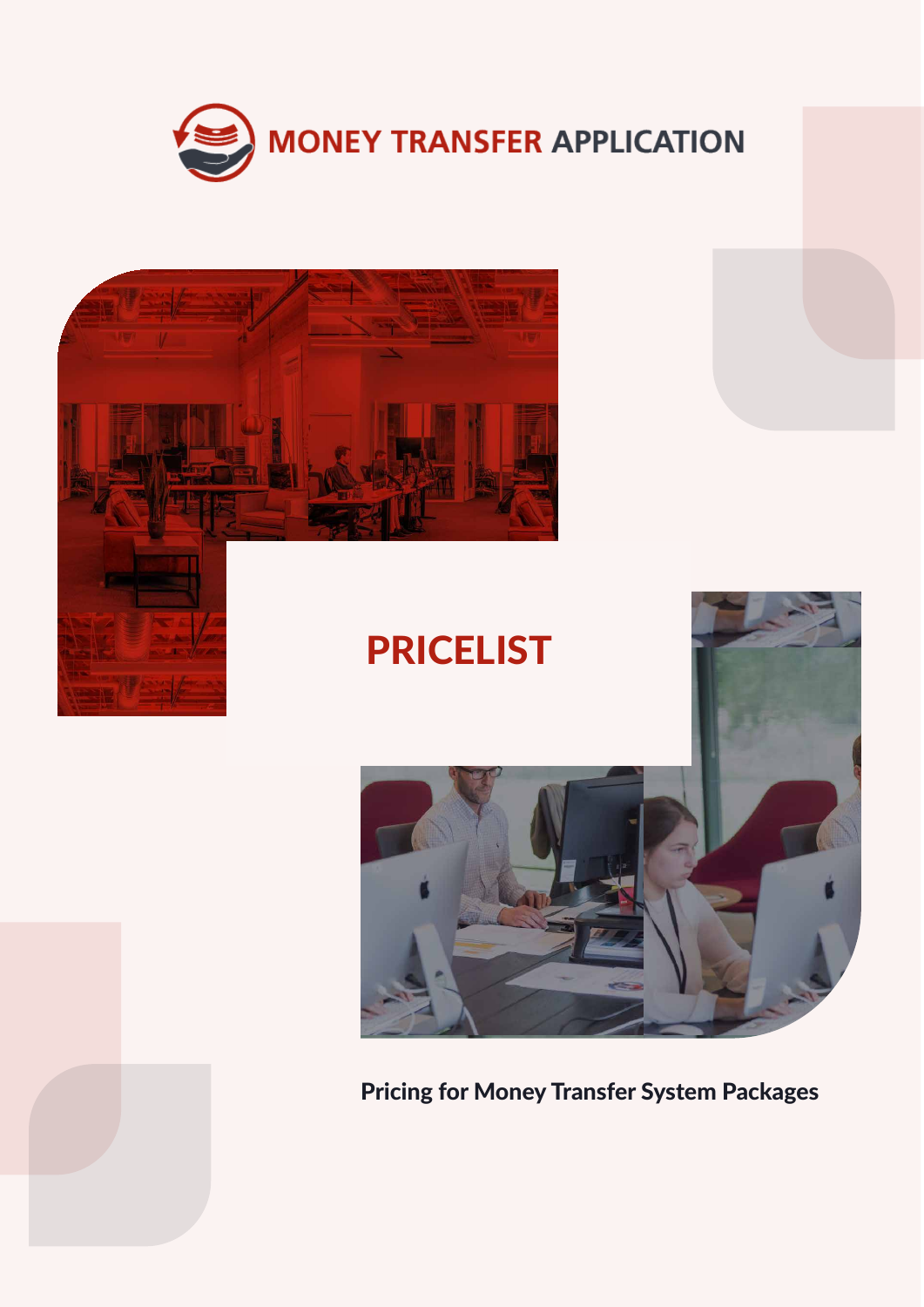

# Packages and Pricing Models

| <b>STARTUP</b>                                    |                                 |  |
|---------------------------------------------------|---------------------------------|--|
|                                                   | PRICING MODEL                   |  |
| Set-up fee (One Off)<br>$\overline{\text{£}}$ 500 | <b>Monthly Shared Server</b>    |  |
| <b>Monthly Subscription Fee</b><br>£100           | <b>Monthly Dedicated Server</b> |  |
| <b>Max Monthly Transactions</b><br>300            | Monthly 24/7 Support            |  |
|                                                   | API<br>Enquire                  |  |

#### PACKAGE INCLUDES



**Bill Payment**

**BASE**

### PRICING MODEL

 *Set-up fee (One Off)* **1000**

*Monthly Subscription Fee*

**400**

*Max Monthly Transactions*

**1200**

*Monthly Shared Server*  $\overline{\mathscr{S}}$ 



*Monthly 24/7 Support*

 $\overline{\phantom{a}}$ 

*API* **Enquire**

#### PACKAGE INCLUDES

 $\checkmark$ **Domestic/International Remittance Mobile Airtime Top-up**  $\mathscr{S}$  $\checkmark$ **Voicecalls Bill Payment**  $\checkmark$ **Bureau de change**  $\checkmark$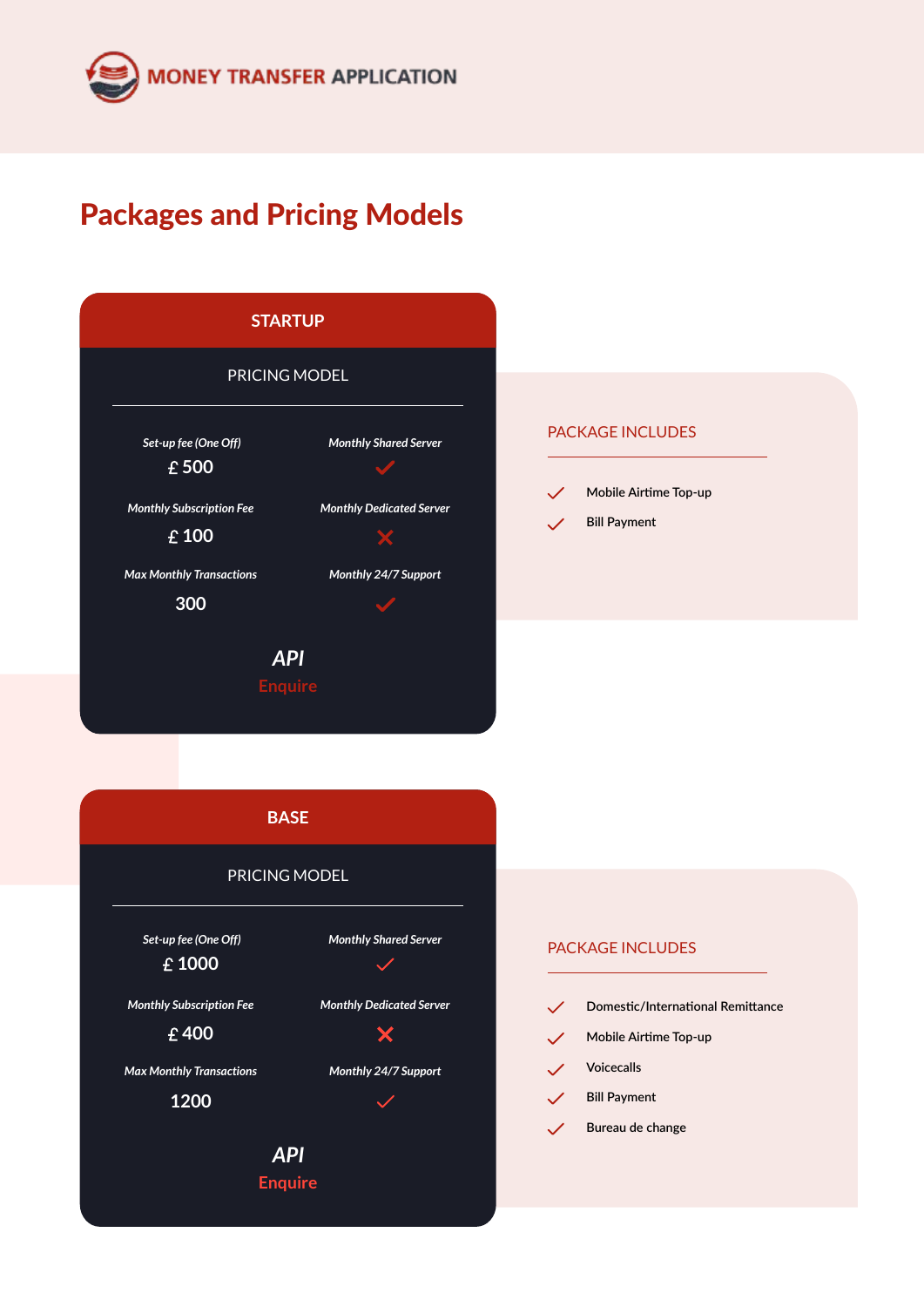# Packages and Pricing Models



#### PACKAGE INCLUDES

- **Domestic/International Remittance**
- **Mobile Airtime Top-up**  $\checkmark$
- **Voicecalls**  $\mathcal{L}$
- **Bill Payment**  $\mathcal{L}$
- $\checkmark$ **Bureau de change**
- **Payroll Management**  $\mathscr{S}$
- **Voucher/Recharge Cards**  $\overline{\mathscr{L}}$

#### **SMALL ENTERPRISE**

#### PRICING MODEL

 *Set-up fee (One Off)* **Contact Us**

*Monthly Subscription Fee*

**Contact Us**

*Max Monthly Transactions*

**Unlimited**

*Monthly Shared Server*

 $\bm{\times}$ 

*Monthly Dedicated Server*

**Contact Us**

*Monthly 24/7 Support*

**Contact Us**

# *API*

#### PACKAGE INCLUDES

- **Domestic/International Remittance**
- **Mobile Airtime Top-up**  $\checkmark$
- **Voicecalls**  $\mathcal{L}$
- **Bill Payment**  $\mathscr{S}$
- $\checkmark$ **Bureau de change**
- **Payroll Management**  $\checkmark$
- $\checkmark$ **Voucher/Recharge Cards**
- **Mobile Money**  $\mathscr{S}$
- $\checkmark$ **Merchant Product Payments**
- $\mathscr{S}$ **Cryptocurrency**
- $\checkmark$ **Payment Collection**
- **Prepaid Cards**  $\mathcal{L}$ 
	- **E-Wallet**